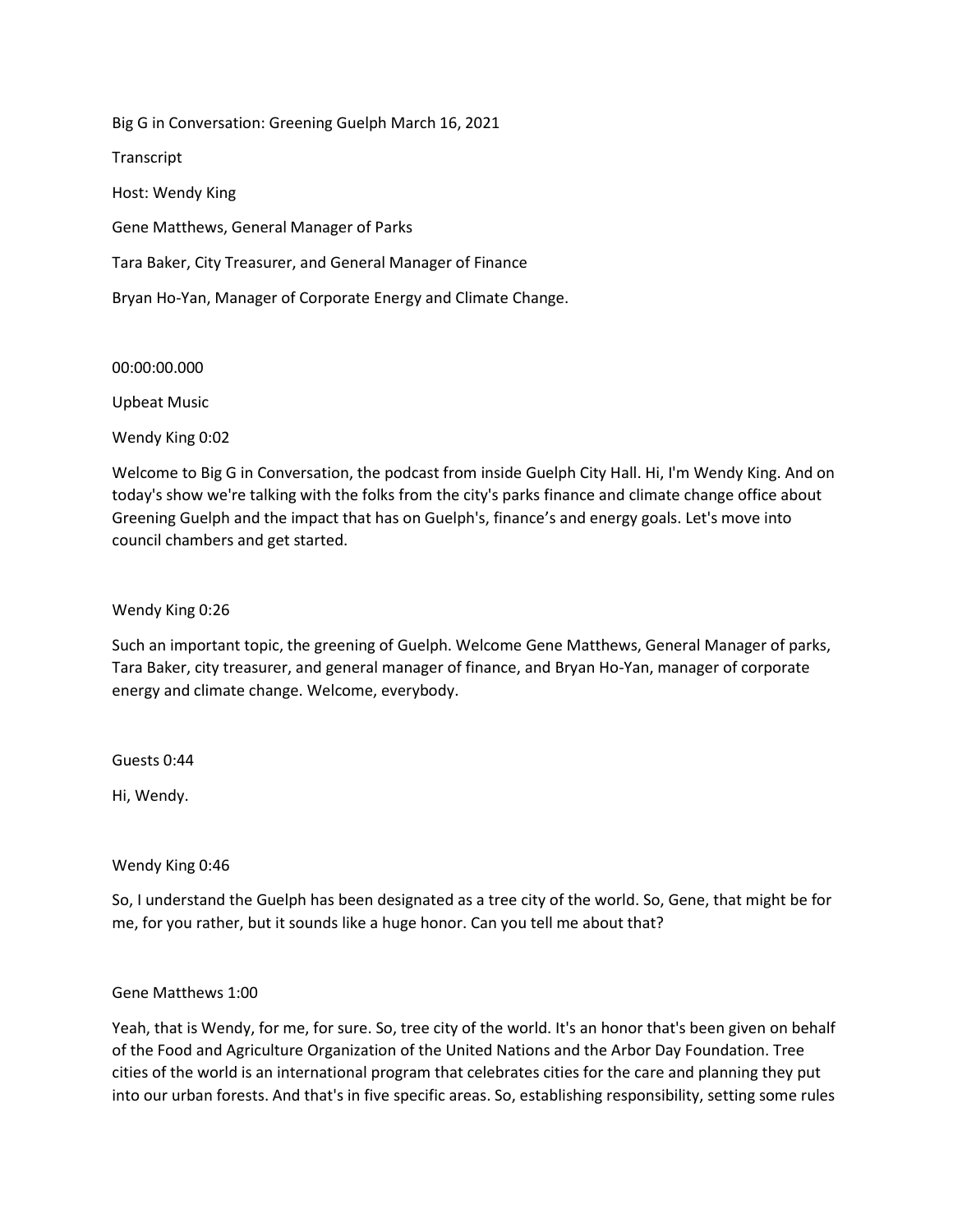around our urban forest, knowing what we have allocating resources, and of course, celebrating achievements.

# Wendy King 1:35

So, forgive my basic question here. But do you as the city literally know how many trees you have the health of all the trees, locations, etc.

## Gene Matthews 1:47

So, we know the locations of, through GIS systems that we have pretty much every tree that we have in the city of Guelph. And it's right around 2.9 million trees, and the economic replacement value of those trees is estimated at about \$803 million.

## Wendy King 2:07

I think we've all noticed how incredible being outside and all of this is the pandemic. So, I mean, they're valuable for so many reasons, not the least of which is our mental health. Right?

### Gene Matthews 2:20

Absolutely. We're seeing a lot of increased use and all of our open spaces and our green spaces across Guelph. And I think that's common across most municipalities in the world right now.

### Wendy King 2:29

Yeah, I think so. So as a bit of an overview, I understand that you're in phase two of the city's urban forest management plan. Can you tell me what that is exactly?

### Gene Matthews 2:43

Absolutely. So, our urban forest management plan is a 20-year long term plan with nested short-term management and operating plans. The plan has 22 recommendations which speak to everything from tree planting priorities through to bylaw renewal, and development. And it really is segregated into four kinds of specific pods. So, management and monitoring of urban forests. And that's getting a sense of what do we have? And how is it doing the second pod would be legislation, policies, and guidelines.

Gene Matthews 3:16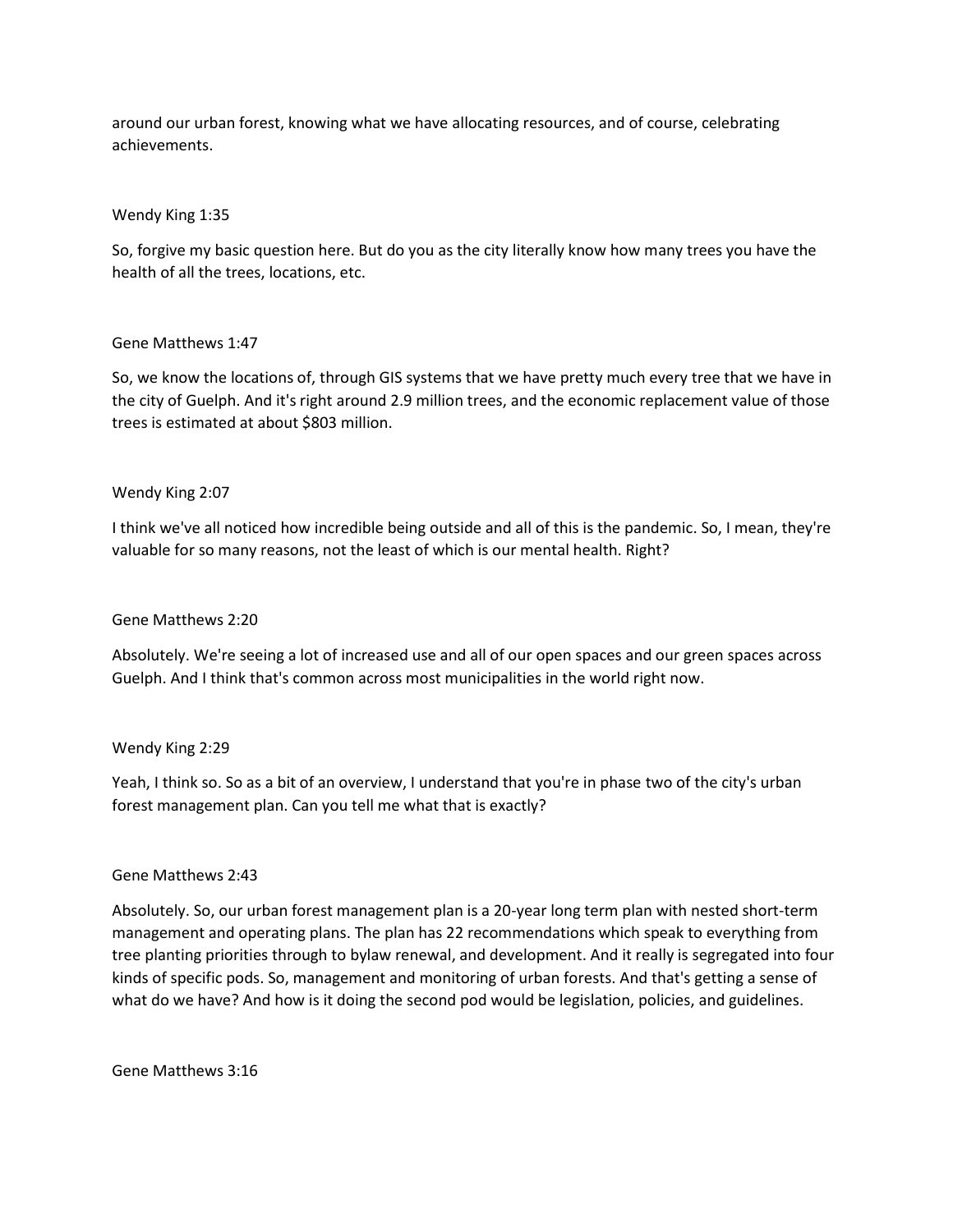So again, those are things like tree technical manuals, how we care for our trees, the city of Guelph, and bylaws that we need to develop or revisit. It also speaks to protecting, enhancing, and planting of urban forests. So that's of course protection of what we have retention of what we have, and further establishment of the urban forest and making sure the species is aligned with the footprint of the city of Guelph. And then I think one of the most important parts is that fourth module is outreach, stewardship, and partnerships. So that's engaging residents, engaging opportunities to make sure our urban forests as well maintained in the city of Guelph.

## Wendy King 3:56

That was my next question. Does the average citizen have a role to play in those goals?

## Gene Matthews 4:02

They do. So, planting trees engaging when we're when we're back to the new normal post COVID-19, engaging tree planting days being mindful of impacts that they may have on trees that they don't know about. So, you know, proper planting of trees at their home, making sure that if they're going to be doing works on their property, that they're engaging good tree protection while they're doing those works so that trees aren't harmed, and then just leaning in as a community. So, I very much found at my time with Guelph, Wendy that we have a very passionate community within Guelph, a better urban forest. So, leaning in and being engaged absolutely helps the health of our urban forest.

### Wendy King 4:46

I've read also about Parkland dedication. Could you align with that is?

# Gene Matthews 4:51

Sure, so Parkland dedication, put simply is that is making sure that as the city of Guelph grows and develops that our Parkland grows and develops with it. So, through the development process that is engaged with our planning team and developers, there's a part of that those processes that dictate whether cash in lieu or property will be allocated through that development to go towards green space and park space for residents of the city of Guelph.

### Wendy King 5:22

Okay, so we'll come back to some of the challenges that you face. But there's a lot of talk about climate change. We've all witnessed all this strange weather patterns around the world. This may be for Brian, but whoever, what can we do to help the trees through climate change?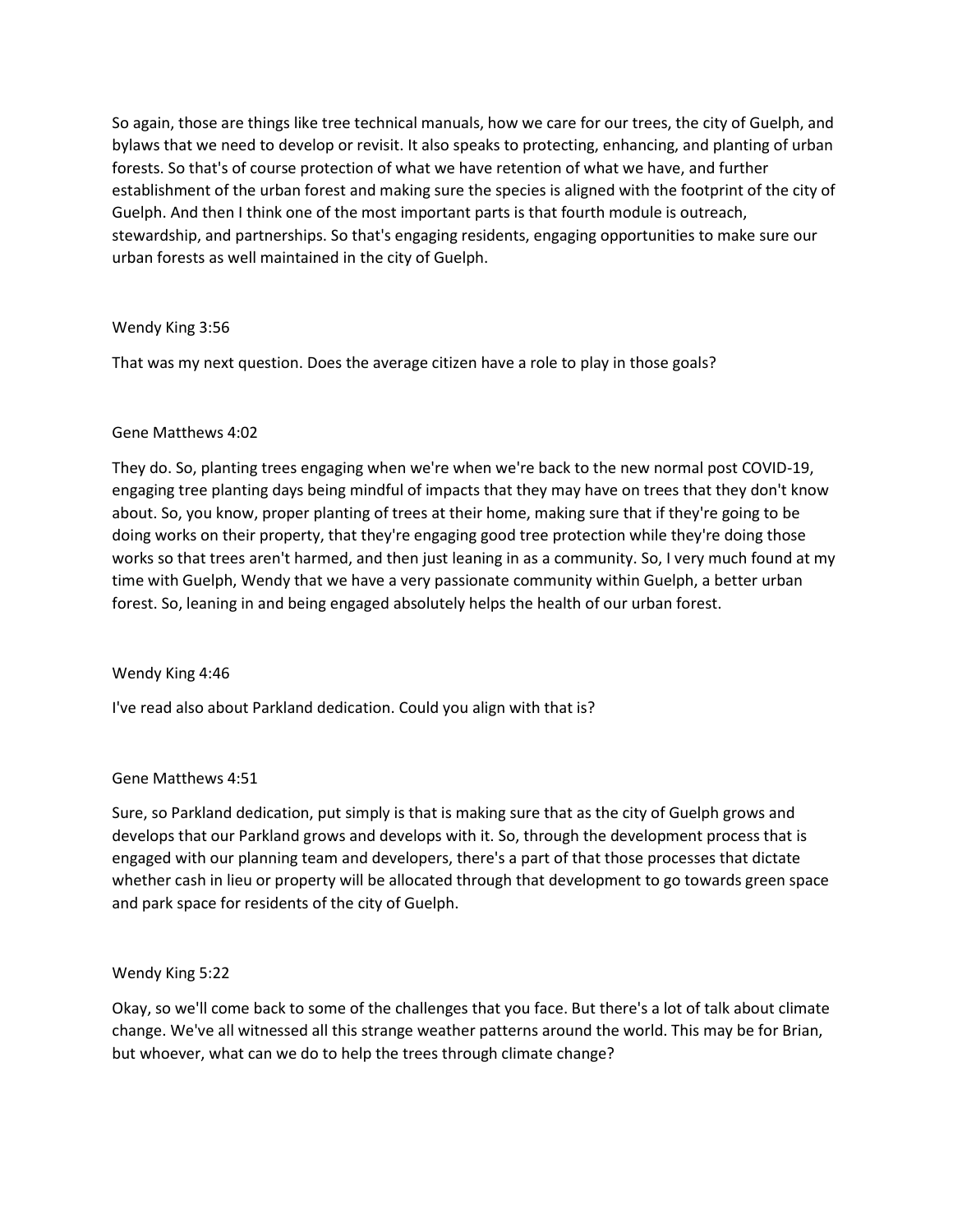# Bryan Ho-Yan 5:40

I think it was a lot of what what Gene was saying, you know, let's get some consideration and help that out. So that, you know, we're giving proper watering or, you know, making sure that we're putting the right soils and planting them properly, and the right varieties as well. And, you know, enjoy them too. They're, they're so important to us and the mental health, like you were saying and getting out there. That's part of it, too, because the more we enjoy it, the more we respect them. And the more we engage in making sure that they're healthy.

## Wendy King 6:09

So, for sure, we know they're beneficial and Tara, I guess, this may be where you come in, can you put a money figure on how beneficial?

## Tara Baker 6:21

Thanks, Wendy, that's a tough question. I don't think I could actually quantify the exact dollar value of how beneficial you've heard kind of from Gene the total value of that tree asset. Over \$800 million. So, you know, the, I think, though, like in terms of benefit, you have to you have to also look at the flood mitigation, there's a number of kind of real good impacts that it has that definitely would protect our infrastructure as well. And so, I think, you know, I don't exactly know how to quantify it, but there's definitely value.

# Wendy King 7:04

Yeah, for sure. And just investing in green projects actually pay for itself?

# Tara Baker 7:10

So, I don't I mean, I'll start, I think there's, there's definitely, in some cases, depending on the project, I think it can, it can have like a payback plan that, that can pay for the capital investment. And the city's got a really great example of that with the recent streetlight replacement project that we are planning to fund through the savings that that are resulting from from a much more efficient light fixture. So So that's an example of where yes, it can be self-funding. But then there's other other projects that just don't have that same return. But that doesn't mean that we shouldn't be doing it. Because there's so many other benefits, not just from the financial perspective.

### Wendy King 8:00

And it may not be just right now, but it's a return on investment, as you were saying.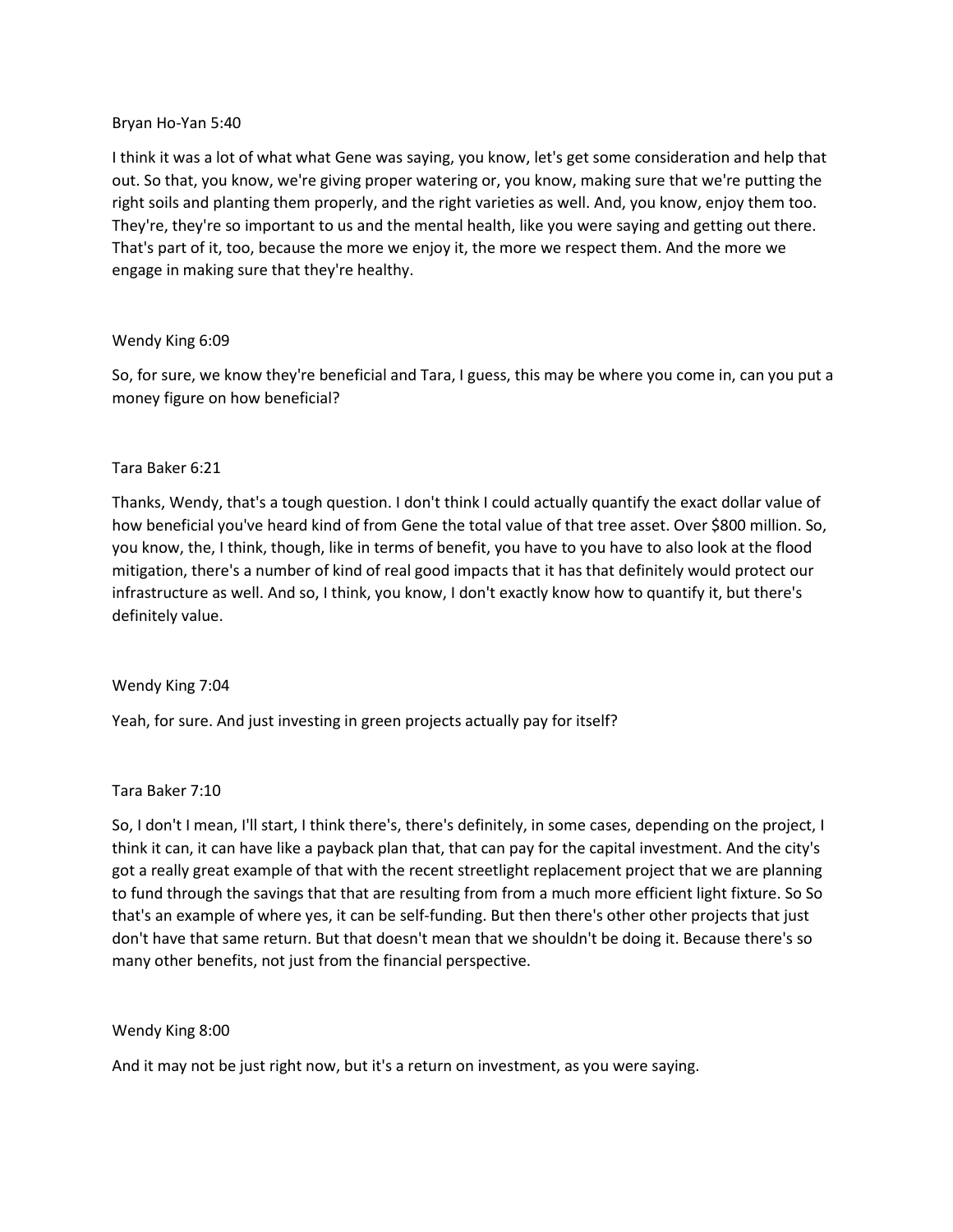## Tara Baker 8:06

Right. I think that a lot of these projects, and you know, what the the one that comes to mind, and Brian could could speak more to it is is our plan for you know, the the movement to electrifying our fleet you know, that's probably the project that's going to give us the most value in terms of reduce reducing our carbon footprint related to our vehicles. But likely, that is not going to pay for itself in terms of the the financial piece, but the value in the long-term benefit for health and everything else, I think absolutely will pay off in the long run.

## Wendy King 8:43

Yeah. Brian, did you want to add to that?

## Bryan Ho-Yan 8:45

Yeah, for sure. I think Tara hit it right there in terms of the extra value at the site, or the cool benefits of it all. I mean, you know, with with a healthy urban forests and trees in the neighborhood, again, we're seeing it through COVID. It's given us an escape, you know, from from the mental pressures and whatnot that's going on. It's connecting us with the environment and outside. So, it's, it's brought a lot of health to the community. But it's even looking at some of the climate change aspects to the value of, you know, having better air quality, being able to capture some of that CO2 that's in the atmosphere that we're putting out through the energy and activities that we're doing. And then and then and Tara touched on it, too, from the infrastructure side of this. You know, it's helping us mitigate against flood. It's helping us against, you know, heat stress, providing shade during those really hot, extreme weather days, right. And those things are hard to quantify and monetize. But there's definitely value in the short term and in the long term, and it's something that we can't forget.

### Wendy King 9:57

I was noticing in the notes, there's something called tree canopy, does that protect us from changing climate? And maybe some extreme weather events?

### Bryan Ho-Yan 10:07

I would definitely say so. Yeah. Again, having a strong canopy brings a lot of biodiversity. So, you know, that helps from, you know, having, again, a healthy environment and outdoors. Having the canopy as well-being robust, it does have a lot of soil retention, or helps about soul retention. So again, you know, it's keeping our basements dry and making sure that we're not getting flooded out. And then and then I mentioned as well, you know, it provides shade. And, you know, it protects us from that heat island effect that we see when we have a lot of black asphalt and whatnot, and how that sucks up all that heat. So, it is helping. It is definitely helping our community.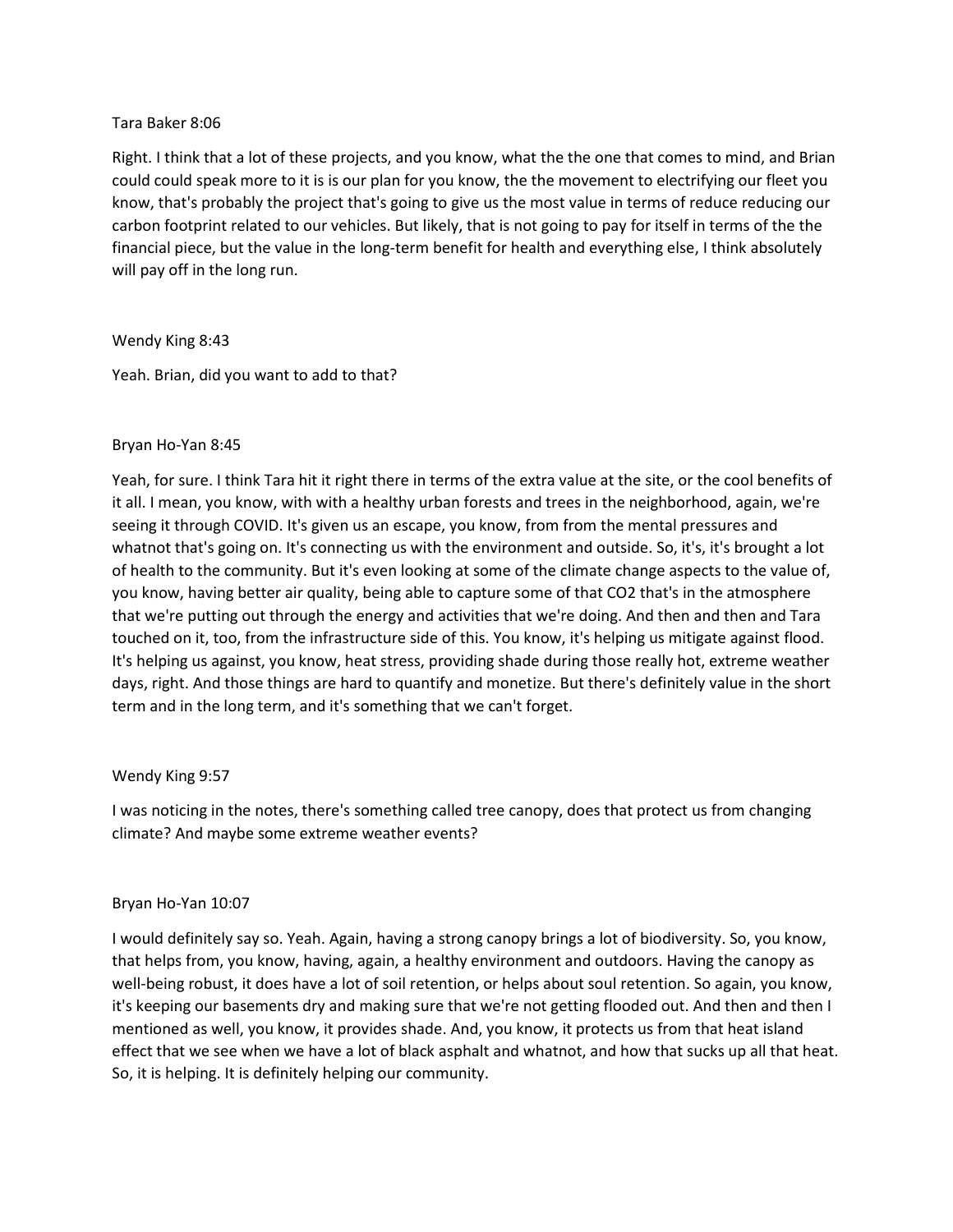#### Wendy King 10:56

And that to some challenges, we often hear about Gypsy Moth or emerald ash borer. That all sounds very problematic. So how do you anticipate and maybe fend that off?

#### Bryan Ho-Yan 11:12

So, for certain, are urban forest management, urban forest does have challenge as any forest or any urban forest? Certainly does, Wendy. So, the good news is, and then I'll go over some of the challenges that we are really starting to ramp up some of our monitoring programs as dictated through the urban forest management plan. So that's that staff have the resources to do a different job at forecasting what invasive species for the example what other challenges might be coming our way. So emerald ash borer, of course, caught a lot of folks on the backfoot and approaches maybe were a little bit reactionary over a decade ago. Gypsy moth, where we're not seeing that be a significant risk at present to our urban forest canopy, we are starting to increase our monitoring after efforts towards that invasive species to make sure that we're that we're preparing. And we're aware of what the scope of those challenges may be. Beyond that, though, our urban forest obviously faces challenges through wildlife. So beaver, beaver destruction, as an example can be significant. Weather. So as the weather becomes more volatile, and as ice storms for an example can increase, that, of course can have very significant impacts to our urban forest, canopy, other infrastructure conflicts that we have through to, you know, larger development through to more homeowner related development that we have. And then we need to do a job at increasing the resources and the knowledge that staff have, so that we can be more proactive and responsive to those challenges that our urban forest canopy faces.

#### Wendy King 13:01

Do you have like percentages between how many buildings you can have? And how much green space?

#### Bryan Ho-Yan 13:10

Not that I am aware of right now, Wendy, that's something we could have a have a look into, after our time today, and get back to you, but not that I'm aware of off the top of my head right now.

#### Wendy King 13:24

So, it's a huge undertaking, though, to do all of this to figure out where you're going to look after and maintaining and planting. So, you obviously can't do it just as the city you must have a lot of partnerships and also citizen engagement.

Bryan Ho-Yan 13:42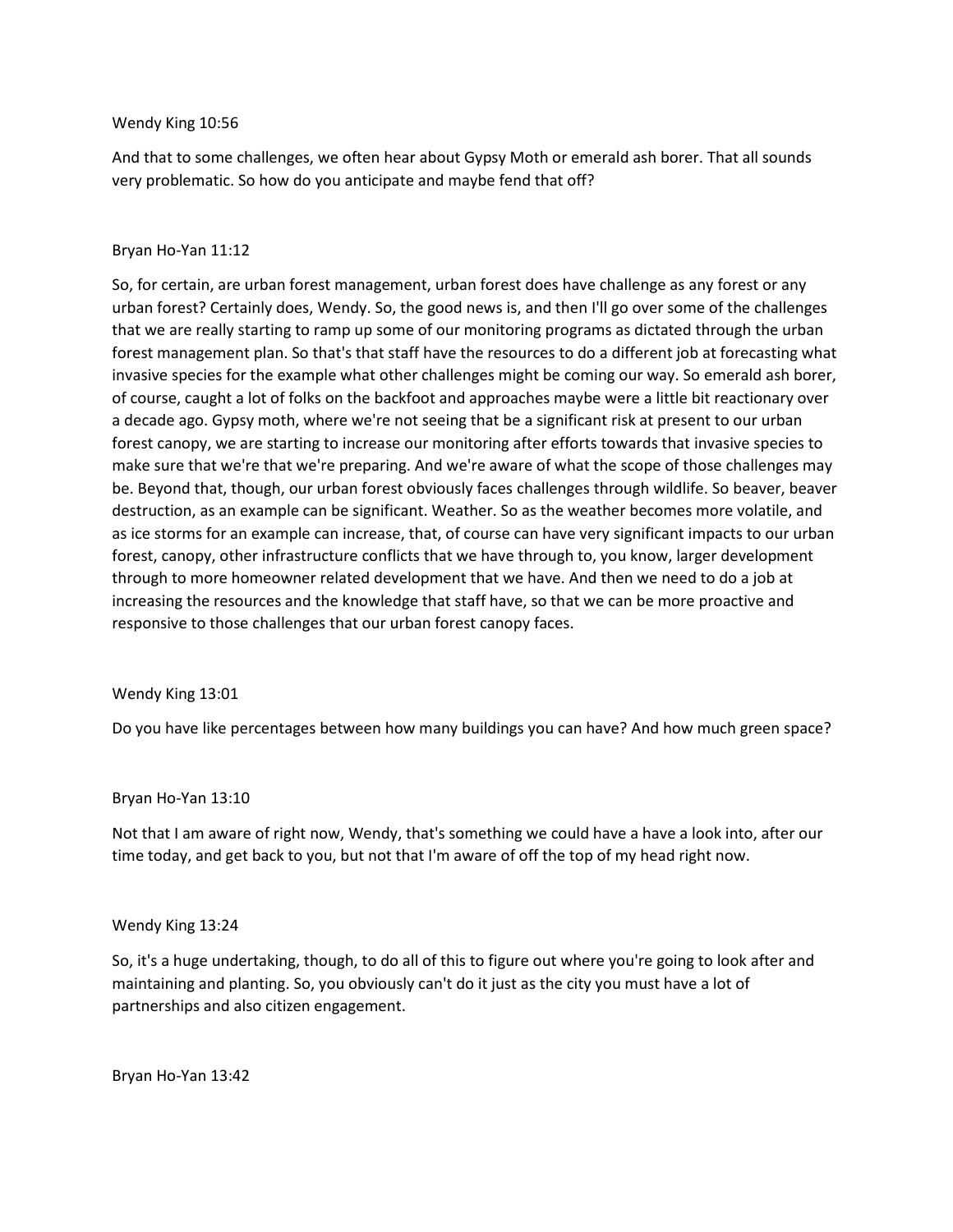Absolutely. So, their provincial organizations, Trees Ontario, we have the Guelph Urban Forest Friends, as one example of many stakeholders and engaged residents that we have, that are supporting our efforts, for sure. And we're happy to have that level of engagement and we need it.

## Wendy King 14:02

You might have covered this already. But how do you figure that trees help us use less energy?

### Bryan Ho-Yan 14:10

That's a good question. Other things again, you know, in the summertime, they do protect us from that sun. So, as we're running our air conditioners and we're trying to stay cool during that all you know, the the trees do cast a good a good shade on our housing if it is done properly. Even from a water perspective. So, I mean, if we have trees there, they are protecting our lawns and our flower beds and whatnot too. So, I mean, healthy landscapes is a wicked program that I like to use that that's offered by the city, and you know, it's using that to reduce our water use and remember that it does take a lot to treat water, a lot of energy to treat water and a lot of energy to pump that water to the houses.

## Bryan Ho-Yan 14:57

Right. How do you think projects like the parks Master Plan is going to help further green Guelph?

### Gene Matthews 15:05

So, our parks and recreation master plan will be that document that helps guide resident feedback, residents input staff expertise, and awareness and the vision that the Guelph strategic plan has. And that Council have for a variety of initiatives and opportunities at Guelph. That plan will really help us prioritize in budget conversations, and asset retention and creation conversations, new park development, really how and when we're going to engage those kinds of works, that really is coming from, again, from opinion and comment from the public and residents, what they are needing and seeing as priorities link through the overall strategic plan of the city of Guelph, and to the desire of council.

### Wendy King 15:59

How did you feel like you have a lot of support, council wise and also committee wise about all of your plans?

Gene Matthews 16:07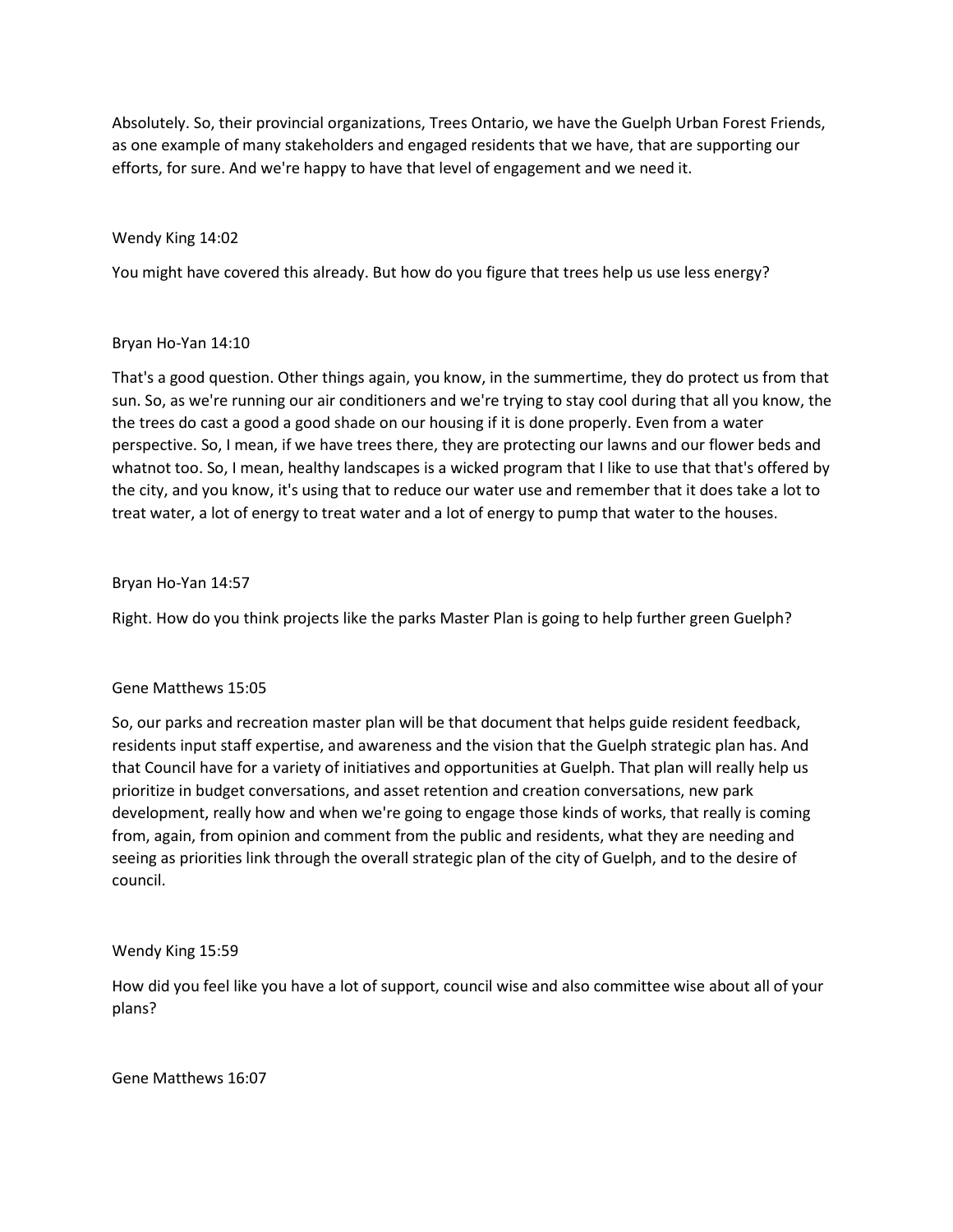Certainly, from the from the park's perspective, very much I do feel like we have that support for sure. And we see that in stakeholder meetings that we have, when we're developing these master plans when we see council members putting us in contact with residents that have ideas or have thoughts or have challenges that they're seeing in their backyards in their communities, and then to supporting and leading through budget conversations to make sure that we have those those alignments. So, I would say that, yes, from the park's perspective, very much feel like we have that support from Council.

# Bryan Ho-Yan 16:44

I'd like to quickly add to I mean, one of our strategic pillars is sustaining our future. And it does talk on on making sure that we are having a healthy green infrastructure and looking at the urban forest and maintaining that. And then again, it the tie into energy conservation and climate change and all that. So yes.

Wendy King 17:04

It seems like people are really paying attention to that kind of thing now, do you think so?

Bryan Ho-Yan 17:09

Yes, definitely.

Gene Matthews 17:11

Absolutely.

Bryan Ho-Yan 17:12

Yeah, there's I mean, climate emergencies and climate crises throughout different municipalities, including Guelph. I'm always feeling the pressure, and it's good pressure. We want to keep moving. And it gives me the motivation to work with all of our teams and the organization itself to do real action in addressing climate change and mitigating CO2.

Wendy King 17:35

With all the plans you have, how big of a staff do you have?

Gene Matthews 17:40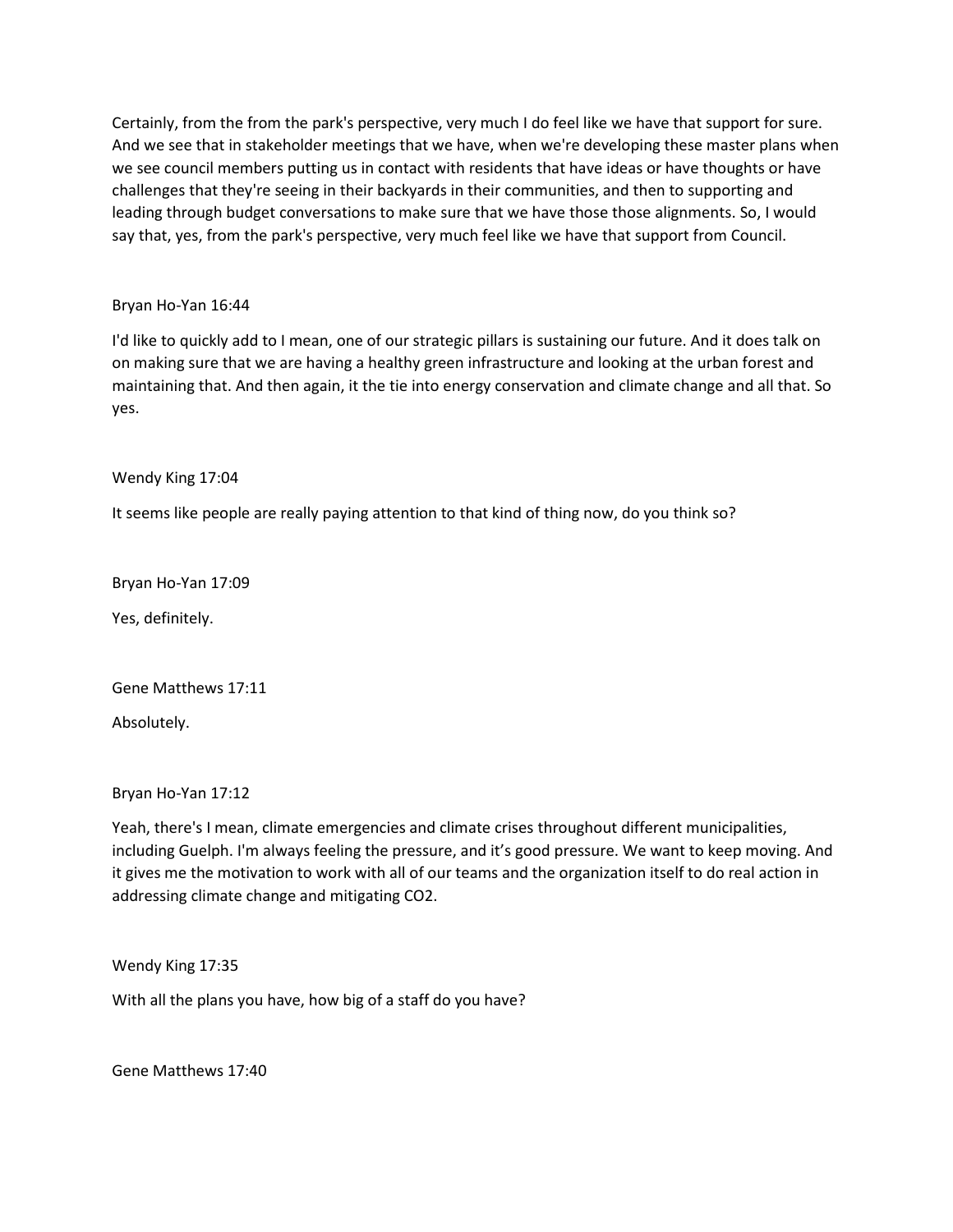So, in parks, which includes our forestry operations through to our horticultural operations and sports surfaces, we have 47, permanent full time team members. And then when we expand to our summer operations, we add anywhere from 150 to 180. contract and seasonal employees. And like most folks would say, yes, there's a lot of work to go around and a lot of work to do. Before we look to add any staffing resources, we want to make sure we have the right plans and the right strategies in place, so that we're deploying our team members and their expertise as effectively, efficiently as we possibly can.

Wendy King 18:24

Has COVID thrown a monkey wrench in your plans?

Gene Matthews 18:29

Yes.

Wendy King 18:33

Any at all.

Gene Matthews 18:35

So, from the park's perspective, as the example, very much because of the impacts to COVID-19, we really delayed and pared down our seasonal hiring. And that did, unfortunately, but understandably, did delay some of the work that we do. And we're just looking at picking a lot of those works back up and reprioritizing it so we can get caught up.

Wendy King 18:56

Time for that rapid fire. So, whoever wants to handle these, we'll just go quick. But what impact do all the initiatives you talked about have on the city budget?

Tara Baker 19:07

So, I'll take this one. The, you know, the sustaining our future pillar encompasses a lot of what was talked about today, as well as other strategies related to stormwater and kind of like broader climate change. And so, you know, we've got a strategy in place. It's a longer-term funding strategy. And we're asking counsel on an annual basis to start incrementally increasing the investment towards that 100% renewable goal. And so, it's absolutely has an impact on budget. But we also hope that as we start mature, that that some of the savings can be reinvested, and that we're also getting grant funding from